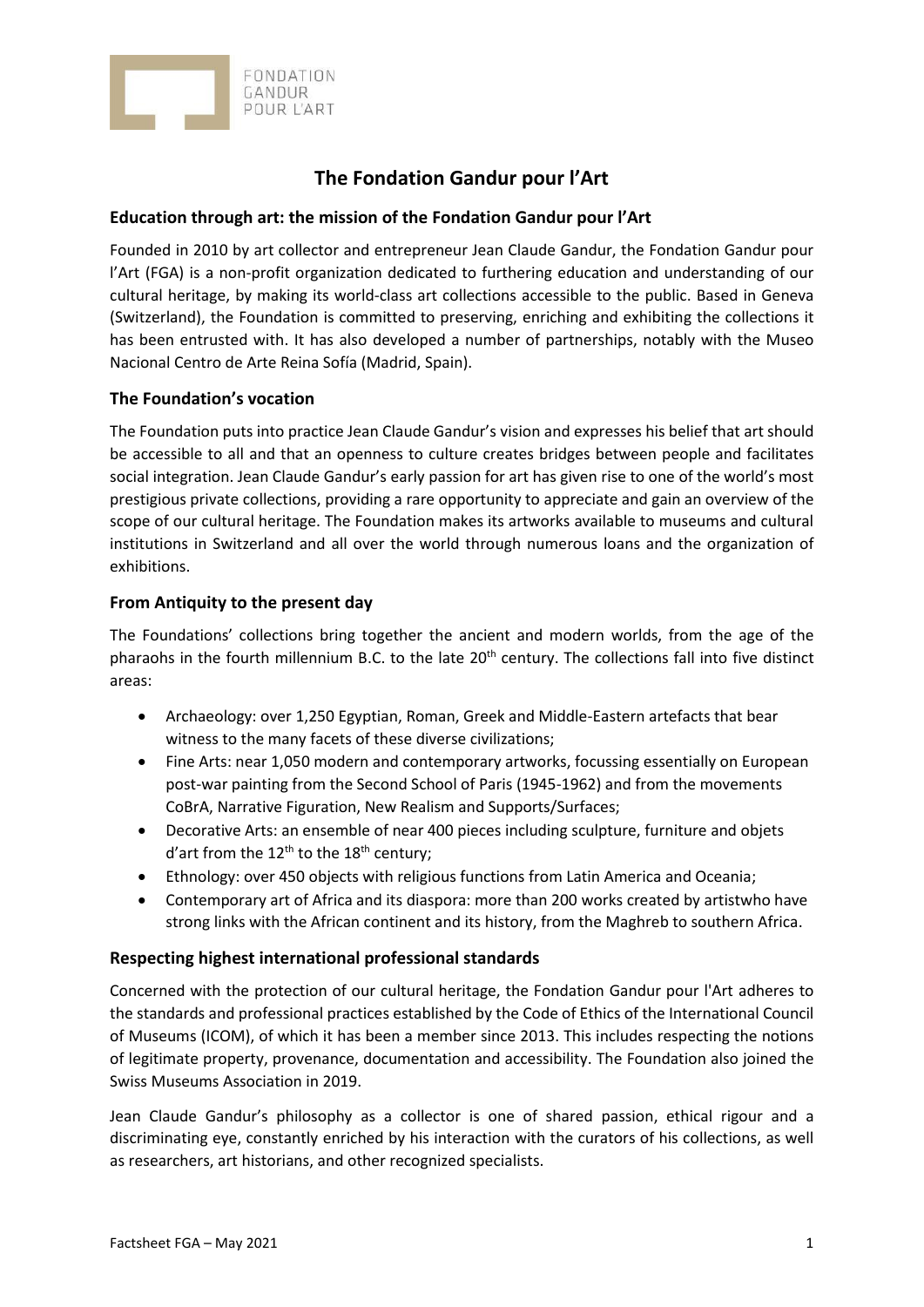

# **Major exhibitions by the FGA**

# **Archeology**

*Mon Sosie a 2000 ans* Musée de la civilisation, Quebec (Canada)

*Archéonimaux* ArchéoLab - Villa Romaine, Pully (Switzerland), 2018 ; Musée archéologique du Val d'Oise, Guiry-en-Vexin (France), 2019 ; Forum Antique, Musée archéologique de Bavay (France), 2021

#### *Ancient Egyptian Art and Magic*

Gunma Museum of Art, Tatebayashi (Japan), 2016; The Shoto Museum of Art, Tokyo; Fukui Fine Arts Museum, Fukui; Hokkaido Asahikawa Museum of Art, Asahikawa (Japan), 2015

*Cleopatra and the Queens of Egypt* Osaka National Museum, Osaka; Tokyo National Museum, Tokyo (Japan), 2015

*Migrations divines* Mucem, Marseille (France), 2015

*Alexandrie la divine* Fondation Martin Bodmer, Cologny (Switzerland), 2014

*Corps et esprits. Regards croisés sur la Méditerranée antique* Musée d'art et d'histoire, Geneva (Switzerland), 2014

*Ancient Egypt – Art & Magic. Treasures from the Fondation Gandur pour l'Art* Museum of Fine Arts, St. Petersburg, FL (USA), 2012

*Reflets du divin. Antiquités pharaoniques et classiques d'une collection privée* Musée d'art et d'histoire, Geneva (Switzerland), 2012

# **Fine Arts**

*Calder, Soulages, Vasarely… Abstractions plurielles (1950-1980)* Musée d'art de Pully (Switzerland), 2021

*La Libération de la peinture, 1945-1962* Mémorial de Caen (France), 2020

*Support/Surfaces* Artgenève art fair, Geneva (Switzerland), 2020

*East West Jazz* Pouchkine Museum, Moscow (Russia), 2019